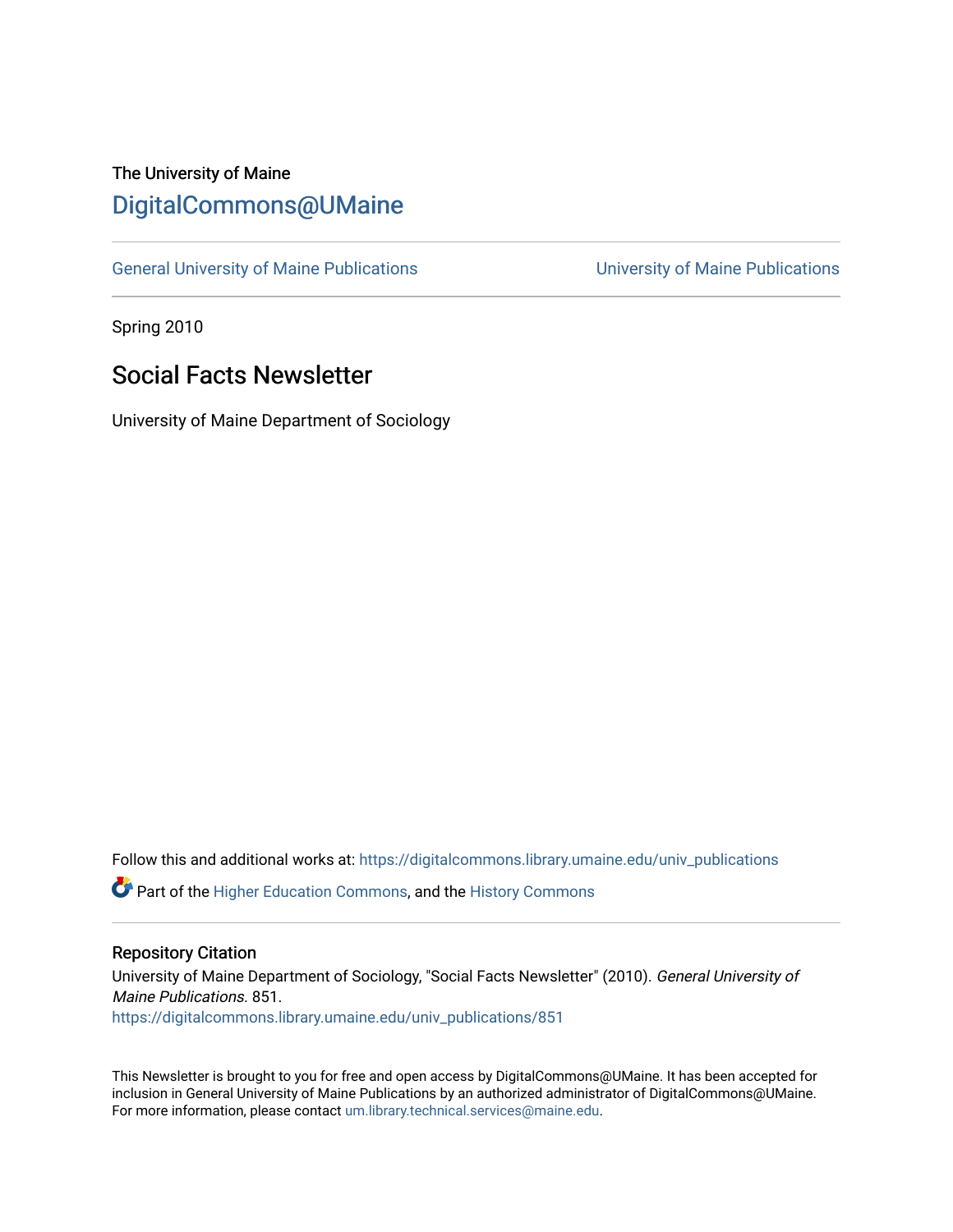#### UNIVERSITY OF **MAINE** DEPARTMENT OF **SOCIOLOGY**

#### **Our Faculty**

- Steven Barkan, Chair
- Amy Blackstone Associate Professor
- Steve Cohn Professor
- Kim Huisman Assistant Professor
- Ann Leffler Professor
- Kathryn Maietta **Instructor**
- Kyriacos Markides Professor
- Stephen Marks Professor (now retired—see Page 9)

#### **Inside this issue:**

| <b>Chair Report</b>         |   |
|-----------------------------|---|
| <b>Faculty News</b>         | ı |
| <b>Faculty Publications</b> | 2 |
| <b>Older Workers</b>        | 3 |
| Study                       |   |
| <b>Student News</b>         | 5 |
| <b>Department News</b>      | 6 |
| <b>Marks Retirement</b>     | 7 |
| Awards                      | 8 |
| Our Alumni                  | q |

# **Social Facts**

**Newsletter of the University of Maine Department of Sociology** 

#### **Spring 2010**

# **From the Chair**

It is a pleasure to bring you this newsletter. As these pages will illustrate, the Sociology faculty continue to be very productive in teaching, research, and service. We rank second in the entire university in the number of student credit hours (SCH) taught per faculty member and near the top in the proportion of SCH that are taken by non-majors. These data indicate there is heavy demand for our courses, and we are pleased to be able to serve our majors and so many other undergraduates in this manner. Our faculty have also continued to publish in top journals in sociology and related areas and to work closely with selected students on research projects.

Our alumni may be interested to know of some changes in our faculty roster during the past year or so. This semester marks the retirement of Stephen Marks after 38 years of ser-

## Faculty News

**Professor Steve Barkan** recently completed a term (2008-2009) as president of the Society for the Study of Social Problems. A task force for which he served as the first chair, the American Sociological Association's Task Force on Criminology and Sociology Programs, has issued a report on the various prospects and challenges facing such programs that will receive widespread distribution by the ASA.

vice at the University. Stephen will be living in Portland, ME, and we wish him well while envying his newfound time. A year ago, Sandy Gardner retired after 31 years of service at



the University. Sandy continues to live in the Bangor area, and we also wish her well with her newfound time. Also, Marwin Spiller left our ranks to join the sociology faculty at Bradley University in Illinois, and we trust he is doing well there. These losses have been partially offset by the arrival to our faculty of Ann Leffler, former dean of the College of Liberal Arts and Sciences here at the University, who has jumped right in to teach a full courseload and many stu-

*(Continued on page 4)* 

Professor Barkan's forthcoming introduction to sociology text, *Sociology: Exploring and* Changing *the Social World*, is part of the exciting new business model of Flat World Knowledge, a publisher of affordable, high-quality textbooks. Flat World texts are available online for free, or students may purchase print copies for \$29.99. Because the average new introduction to sociology text easily costs *(Continued on page 3)*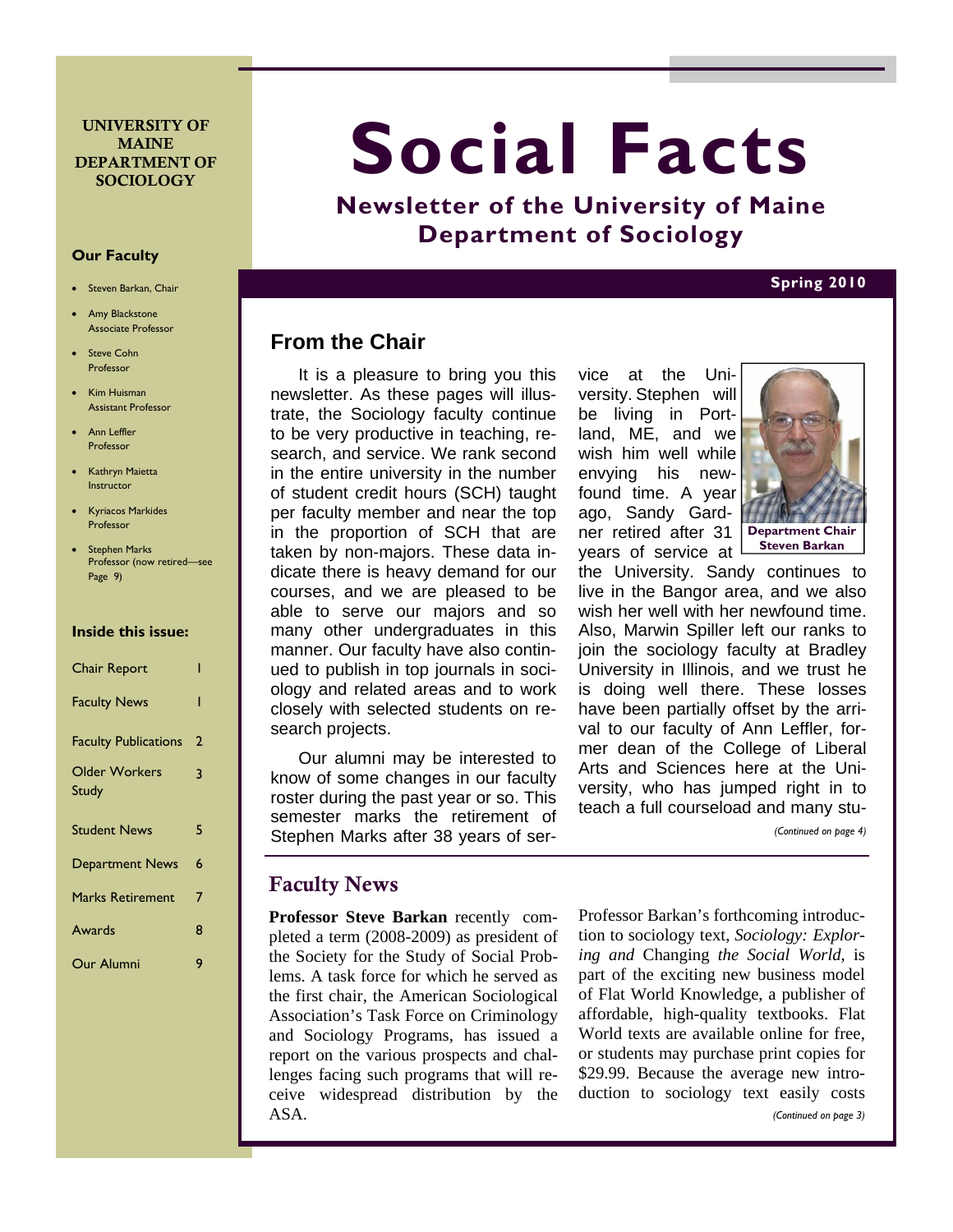# **Our Faculty is Published!**

Our faculty have the following publications during the past year or forthcoming by early 2011:

#### **Steve Barkan (and Steve Cohn)**

- Barkan, Steven E.. 2010. *Sociology: Exploring and Changing the Social World*. Nyack, NY: Flat World Knowledge, forthcoming in August 2010.
- Barkan, Steven E.. 2011. *Criminology: A Sociological Understanding, 5*e. Upper Saddle River, NJ: Prentice Hall, forthcoming in January 2011.
- Barkan, Steven E. and George Bryjak. 2010. *Fundamentals of Criminal Justice,* 2e*.* Sudbury, MA: Jones and Bartlett, forthcoming in August 2010.
- Barkan, Steven E. and Steven F. Cohn. 2010. "Contemporary Regional Differences in Support by Whites for the Death Penalty: A Research Note." *Justice Quarterly*, forthcoming.
- Barkan, Steven E.. 2010. "Presidential Address. Toward a New Abolitionism: Race, Ethnicity, and Social Transformation." *Social Problems* 57: 1-4.
- Barkan, Steven E.. 2009. "The Value of Quantitative Analysis for a Critical Understanding of Crime and Society." *Critical Criminology* 17:247 -259.
- Barkan, Steven E. and Steven F. Cohn. 2009. "Explaining Support by African Americans for Police Use of Force: A Research Note." *Law Enforcement Executive Forum*. 9:119-126.
- Barkan, Steven E.. 2010. "U.S. Corrections Policy Since the 1970s." In Karim Ismaili (ed.), *Criminal Justice Policy*. Sudbury, MA: Jones and Bartlett, forthcoming.

#### **Amy Blackstone**

- Blackstone, Amy, Christopher Uggen, and Heather McLaughlin. 2009. "Legal Consciousness and Responses to Sexual Harassment." *Law & Society Review* 43: 631-668.
- Swartz, Teresa, Amy Blackstone, Christopher Uggen, and Heather McLaughlin. 2009. "Welfare and Citizenship: The Effects of Public Assistance on Civic Participation." *The Sociological Quarterly* 50: 633-665.
- Blackstone, Amy. 2009. "Doing Good, Being Good, and the Social Construction of Compassion." *Journal of Contemporary Ethnography* 38: 85-116.

#### **Kim Huisman**

- Huisman, Kimberly (Forthcoming, April 2010). "Developing a Sociological Imagination by Doing Sociology: A Methods-based Service Learning Course on Women and Immigration." *Teaching Sociology.*
- Huisman, Kimberly. "Secondary Migration among Somali Refugees in Maine: An Examination of Structure and Culture." Under review at *The Sociological Quarterly.*
- Huisman, Kimberly (with Kristin Langellier, Mazie Hough, and Carol Toner). (Eds.) Tentative Title: "'Wherever I Go, I Know Who I Am': Somali Refugees in Maine." Book under contract with North Atlantic Books. Scheduled date of publica‐ tion, Fall 2011

#### **Kyriacos Markides:**

- Markides, Kyriacos. 2008. "Eastern Orthodox Mysticism and Transpersonal Theory" *Journal of Transpersonal Psychology* 40.2:178-198.
- Completing a sequel to Gifts of the Desert. The first draft should be ready by this coming fall.

## Many publications are forthcoming from our gifted faculty!



Seniors Emily Yearwood and Emily Steenburgh at the April 2010 ESS conference with their presentation poster. Their study on "Student Perceptions of Hybrid Learning Environments in Introductory Sociology Courses" was very well received.. See story on page 7.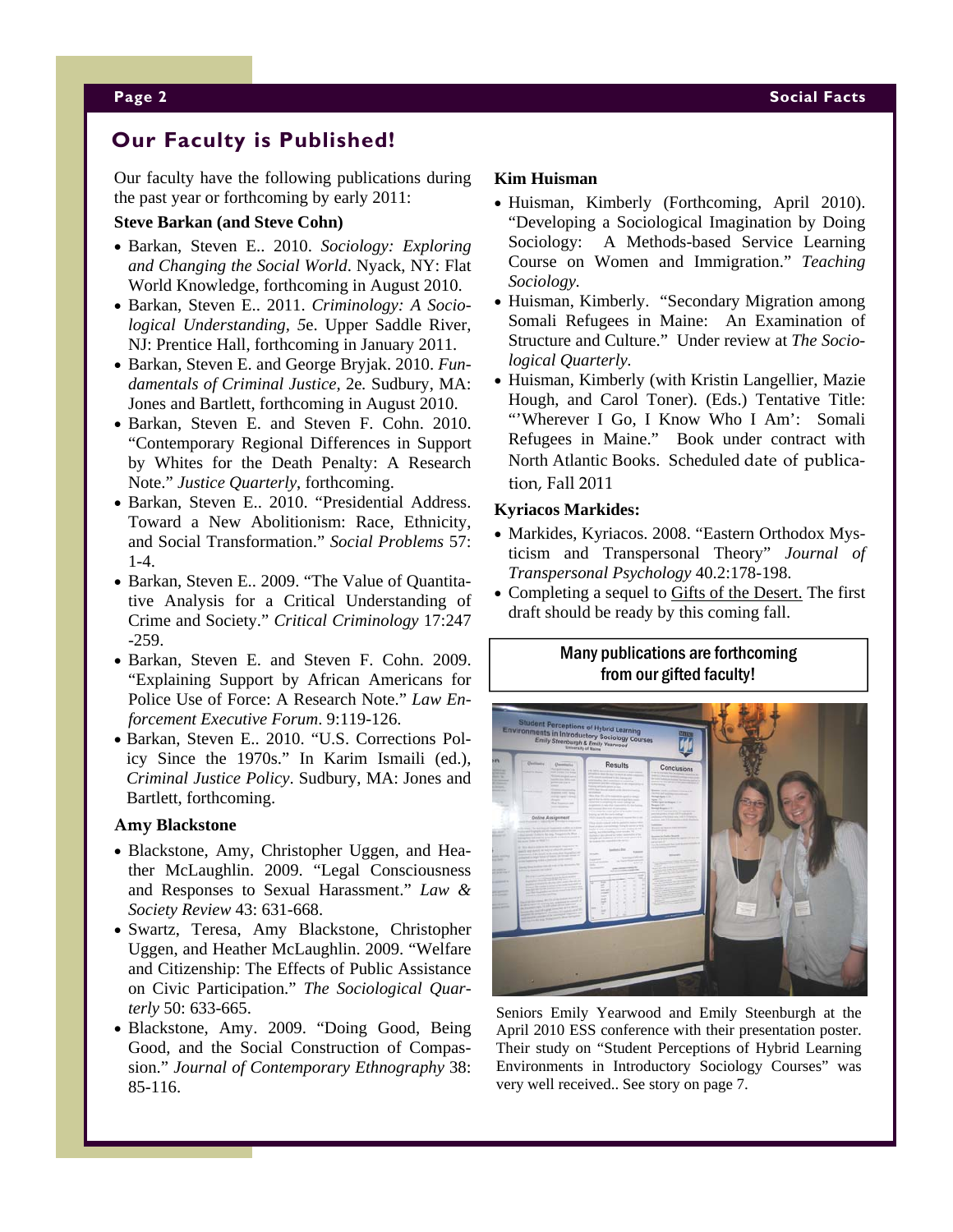#### **Amy Blackstone Studies Harassment of Older Workers**

In 2008, Professor Amy Blackstone received a \$125,000 grant from the National Science Foundation to fund a two-year study of workplace harassment of older workers in Maine. Conventional thinking may associate workplace harassment with younger or culturally different demographic groups, but given the state's aging workforce, Professor Blackstone says now is an especially important time to become familiar with the workplace experiences of older adults. Her survey of Maine workers ages 62 and older examines how they perceive and handle harassment at work. In particular, Professor Blackstone is learning how power at work affects harassment experiences and how power at work, home and the community affects responses to

those experiences. By bringing together several areas of sociological inquiry, including age, power, victimization and mobilization, the study will provide information that could be used to help workers, employers, service agencies, and policy makers create safe, secure, and rewarding environments for workers of all ages. The findings from the study will be published, and may be used to develop a larger-scale comparative investigation of workplace harassment over worker life cycles. The study also promotes teaching, training and learning by engaging UMaine undergraduate and graduate-level research assistants, offering students experience with data collection, analysis, writing and collaboration with local agencies.

#### **Faculty News continued**

more than \$100, the Flat World model will save students thousands of dollars in any class that uses Professor Barkan's book.

**Professor Amy Blackstone** is currently engaged in three on-going research projects including a study of older worker harassment, a collaborative study of the sexual harassment experiences of workers in their teens and 20's, and a study of childfree men and women. She has been fortunate to work with many sociology undergraduate research assistants on each of these projects and has even published articles with several of them. She looks forward to teaching her first-ever sociology of families class, which will be offered online, in the fall.

Professor Blackstone is also working on the following publications: McLaughlin, Heather, Christopher Uggen, and Amy Blackstone. "A Longitudinal Analysis of Gender, Power, and Sexual Harassment in Young Adulthood." Houle, Jason, Jeremy Staff, Christopher Uggen, Jeylan Mortimer, and Amy Blackstone. "The Psychological Impact of Sexual Harassment During the Early Occupational Career." McLaughlin, Heather, Amy Blackstone, and Christopher Uggen. "'We all thought it was kind of bogus': Employees' Reactions to Sexual Harassment Train-

*(Continued from page 1)* ing and Policies." Jason Houle and Heather Mc-Laughlin were undergraduates here at UMaine.

> **Professor Steve Cohn** is looking forward to his second year of teaching a new SOC 340 course: Sociological, Psychological and Spiritual Conceptions of the Self. This course deals with the very different understandings of the self offered in Western sociology and psychology on the one hand and in aspects of the spiritual traditions of Hinduism, Buddhism and Daoism on the other.

> Over the past year **Professor Kim Huisman** was busy putting her tenure application together, writing a journal article about secondary migration patterns of Somalis in Maine, teaching, working closely with many wonderful students on various projects, and co -editing a book with her Somali Narrative Project (SNP) colleagues. The book, *Somali Refugees in Maine: Cross Cultural Currents* is under contract with North Atlantic Books and is scheduled for publication in Summer 2011. The book will include stories rooted in personal memory and actual experiences, academic essays considering larger questions of immigration and identity, and photographs of Somalis working, playing, and living in their communities. Through exploring the experiences of Somali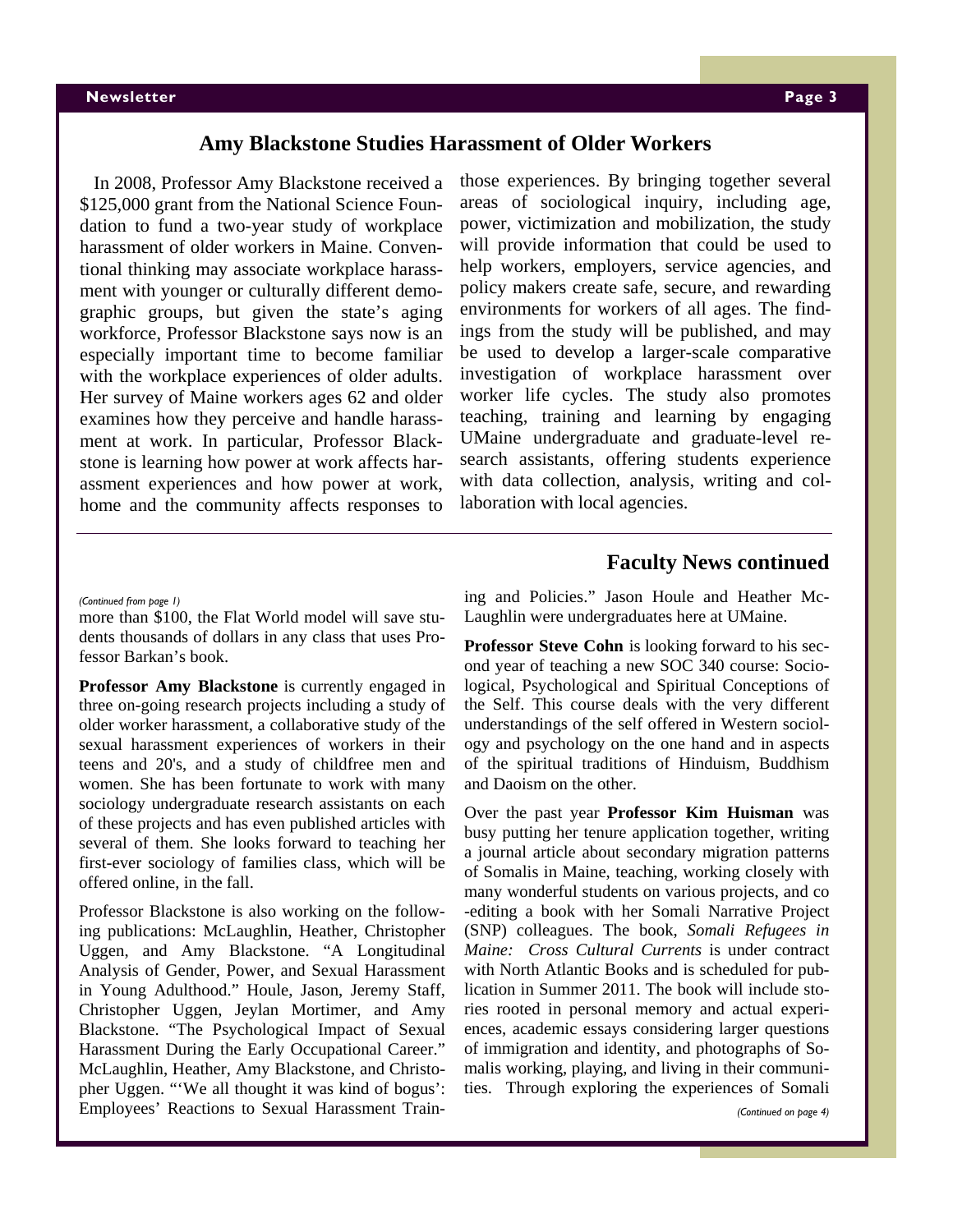### Faculty News continued

#### *(Continued from page 3)*

immigrants from various angles, the book aims to assist readers in interpreting and understanding our changing world.

**Professor Ann Leffler** joined our teaching line-up last fall. Her "exhausting - whoops, I mean 'exhaustive' - ethnographic immersion" has so far produced two basic findings: (1) UMaine sociology faculty possess boundless energy. (2) UMaine sociology students are terrific. This second finding contradicts the many reports in academic literature (i.e., in the griping of colleagues at other universities) that the current generation of college-goers is willful, incurious, and uncivil. Not true at all of UMaine sociology students!

Based on his published work, **Professor Markides**  has given lectures and work-shops around the country and Canada: Ukrainian Community of Hamilton, Ontario (September 19, 2009); Greek Orthodox Community Raleigh/Durham in North Carolina (November 21, 09); The New York Open Center (Feb-ruary 20, 2010); Pan-Orthodox Sisterhood Association of South Florida (Miami, March 20, 2010); Sanctum Retreat Centre, Caroline, and Alberta, Canada (Ukrainian Men's association, Calgary, April 10, 2010); He will also attend and present lectures at the annual International Institute of Integral Human Sciences, Montreal, Canada, July 6-11 (he is the Vice President of this UN affiliated international organization, which focused on the integration of science and spirituality).



Professor Markides was also invited to participate in a "large, free global teleseminar event that includes spiritual leaders and researchers from every major tradition." The series, called Sacred Awakening Series, featured 40 spiritual leaders over 40 days. Professor Markides was interviewed

by Stephen Dinan on Friday, March 26. His interview and those of the other 39 spiritual leaders can be accessed online at http://sacredawakeningseries.com/ luminary-list.

*Despite our smaller complement of faculty, our mission remains the same: to "seek beneath the surface of common sense definitions of social reality and identify the more fundamental social processes that affect us."* 

# Letter from the Chair continued

#### *(Continued from page 1)*

dents, and we welcome her addition to our ranks. We are also delighted to welcome our new administrative assistant, Laurie Cartier, who has helped greatly to keep everything functioning smoothly and efficiently.

Despite our smaller complement of faculty, our mission remains the same: to "seek beneath the surface of common sense definitions of social reality and identify the more fundamental social processes that affect us," as our mission statement reads, and by so doing to contribute to the liberal arts mission of the University. To prepare our majors and other students to be knowledgeable citizens and employees, we emphasize critical thinking skills in our teaching and provide our majors excellent training in research methodology. Issues of race/ethnicity, social class, gender, and other sources of inequality permeate all three areas of our department mission.

Jane Addams, a founder of American sociology and a winner of the Nobel Peace Prize for her legendary work at Hull House in Chicago, once wrote, "The good we secure for ourselves is precarious and uncertain until it is secured for all of us and incorporated into our common life." In our teaching, research, and service, the Sociology Department aims to help turn Addams' vision into reality.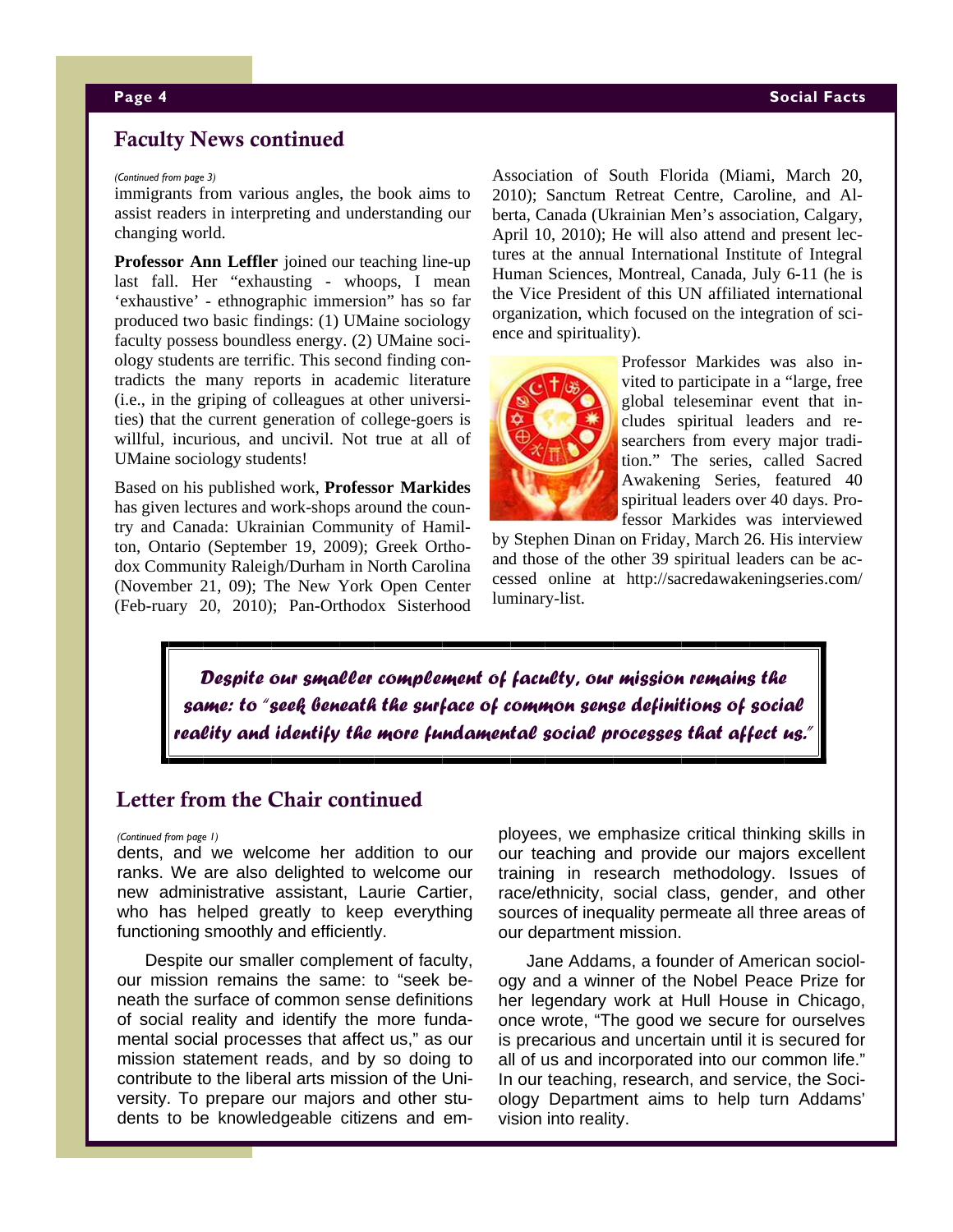#### **Newsletter Page 5**  $\blacksquare$

# Student News

# **Emily Yearwood takes top honors**

Emily Yearwood, was awarded the 2010 Outstanding Graduating Senior Award for the College of Liberal Arts and Sciences. Emily was chosen for her strong academic record and involvement in both research and teaching.



As the college's outstanding senior, she was

Emily Yearwood, Professor Amy Blackstone, Dean Jeff Hecker

recognized at the University of Maine Honors Convocation on May 7 in the Collins Center for the Arts. She carried the College of Liberal Arts and Sciences banner in the processional at commencement. She also was recognized at the College's Faculty and Student Awards reception.

In addition to this College of Liberal Arts and Sciences award, Emily was chosen to receive the Marcia Smargon Kornetsky Prize. Established in 2008, the award is given to the Sociology Department's most outstanding student in terms of both academics and departmental citizenship. "Not only is Emily a top student academically," states Professor Amy Blackstone, "she is also an active and contributing member of the Sociology Club." Congratulations, Emily!

To round off her year, Emily received a Sociology Service Award for her high level of commitment and service to the department. She was also elected to Alpha Kappa Delta.



Emily Steenburgh, Professor Kim Huisman, Alyssa Radmore and Emily Yearwood at the March ESS Conference where Steenburgh and Yearwood presented an undergraduate poster.

# **Josh Bernstein presents at Conference**

Senior Sociology major Joshua Bernstein presented at the New England Sociological Association Spring 2010 Conference at Endicott College in Beverly, Mas-



sachusetts. Josh's research focused on rates of volunteerism among first-year men at the University of Maine. In his qualitative study, The Construction of Gender within College Student Volunteerism, Bernstein conducted multiple interviews with first-year men living on campus. The study seeks to document reasons for a lack of volunteerism among first-year undergraduate men, provide greater understanding of gender and its impact on one's actions, and assist administrators with future volunteer initiatives.

> Your contributions to our Gift Fund help our students attend and present at sociological conferences!

Eastern Lustern<br>Sociological<br>Society

# Students, Faculty Present at ESS Annual Conference

Emily Steenburgh and Emily Yearwood (both class of 2010) presented an undergraduate poster at the Eastern Sociological Society's annual conference in March on research they conducted during the spring and fall semesters of 2009. In collaboration with Professor Kim Huisman, they developed a survey that was administered to four introductory sociology courses that used a combination of WebCT, MySocLab, and face-to-face lectures. The surveys collected both quantitative and qualitative data about students' perceptions of these hybrid courses that was presented at the ESS conference.

Professor Amy Blackstone also presented a paper at this conference that was co-authored with Mahala Stewart (class of 2009) entitled "Does Not Having Kids Make Me Less of a Woman?: Gender Resistance and Reification Among the Childfree."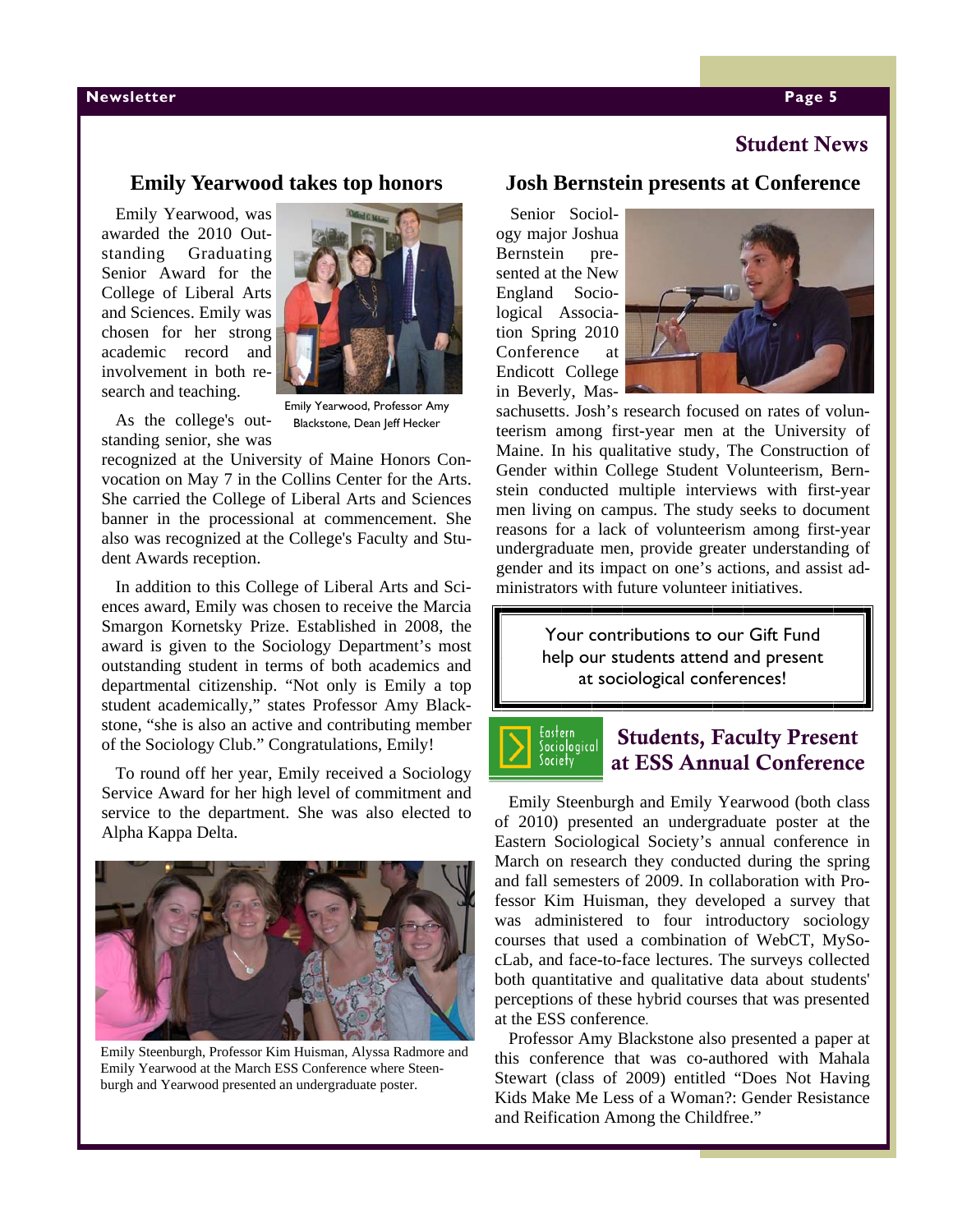# Department News

The Department of Sociology was pleased to sponsor two visiting scholars this year.

In October 2009, renowned sociologist Yen Li Espiritu, Professor and Chair of the Department of Ethnic Studies at the University of California, San Diego, presented "Home Bound: Understanding Immigrant Experiences in 21<sup>st</sup> Century America." Her latest book, *Home Bound: Filipino American Lives Across Cultures, Communities, and Countries*, received two national book awards. Her current research projects explore the socio-emotional lives of children of immigrants from the Philippines and Vietnam, refugee communities in San Diego, public commemorations of the Vietnam War, and Vietnamese transnational lives.

In April 2010, University of Southern Maine Professor Wendy Chapkis presented a colloquium on



"Prostitution, Immigration, and Sex Trafficking: intersections and distinctions." Wendy is a Professor of Sociology and the Director of Women and Gender Studies at the University of Southern Maine. She is the author of *Beauty Secrets: women and the politics of appearance* (1986 South End Press); *Live Sex Acts: women per-*

*forming erotic labor* (Routledge 1997); and - most recently - *Dying to Get High: marijuana as medicine* (New York University Press 2008) with Richard J. Webb. Wendy Chapkis

Both visiting scholars took time to talk to students in some of the classrooms as well as spending more time with the sociology faculty.

# We're on the Web at umaine.edu/sociology We're on Facebook at Sociology Department—University of Maine

The Sociology Department now has a presence on Facebook! You can find us by searching for Sociology Department—University of Maine and joining our group. Updates and information are posted that are of interest to students and alumni alike. Consider logging on and becoming our friend! We hope to use the facebook page more and more to keep in touch with our Sociology Department alumni.

# Welcome New Faculty and Staff

Prof. Ann Leffler joined the Sociology Department faculty in the fall 2009 as a Presidential Professor of Sociology. She was formerly a Dean of the College of Liberal Arts and Sciences at the University of Maine. She also served in various administrative positions including associate and interim dean and interim vice provost at Utah State Univer-



sity. She received her B.A. cum laude from Brandeis University, and her Ph.D. with honors from the University of California at Berkeley. An ardent advocate of the liberal arts and sciences, she consults nationally on higher education issues. Her research focuses on higher education and on hobbies as "passionate pastimes"



In August 2009, Laurie Cartier joined the department as the new Administrative Assistant. She has quickly learned the ropes in the office and is thoroughly enjoying being a part of the Sociology Team. In her life away from the office, Laurie participates in two singing groups, Women With Wings and Voices for Peace. She is

the resident drummer for the Voices for Peace choir. She is also very involved with the Unitarian Universalist Society of Bangor serving this year as Council chair.

We welcome Ann and Laurie to the Sociology Department!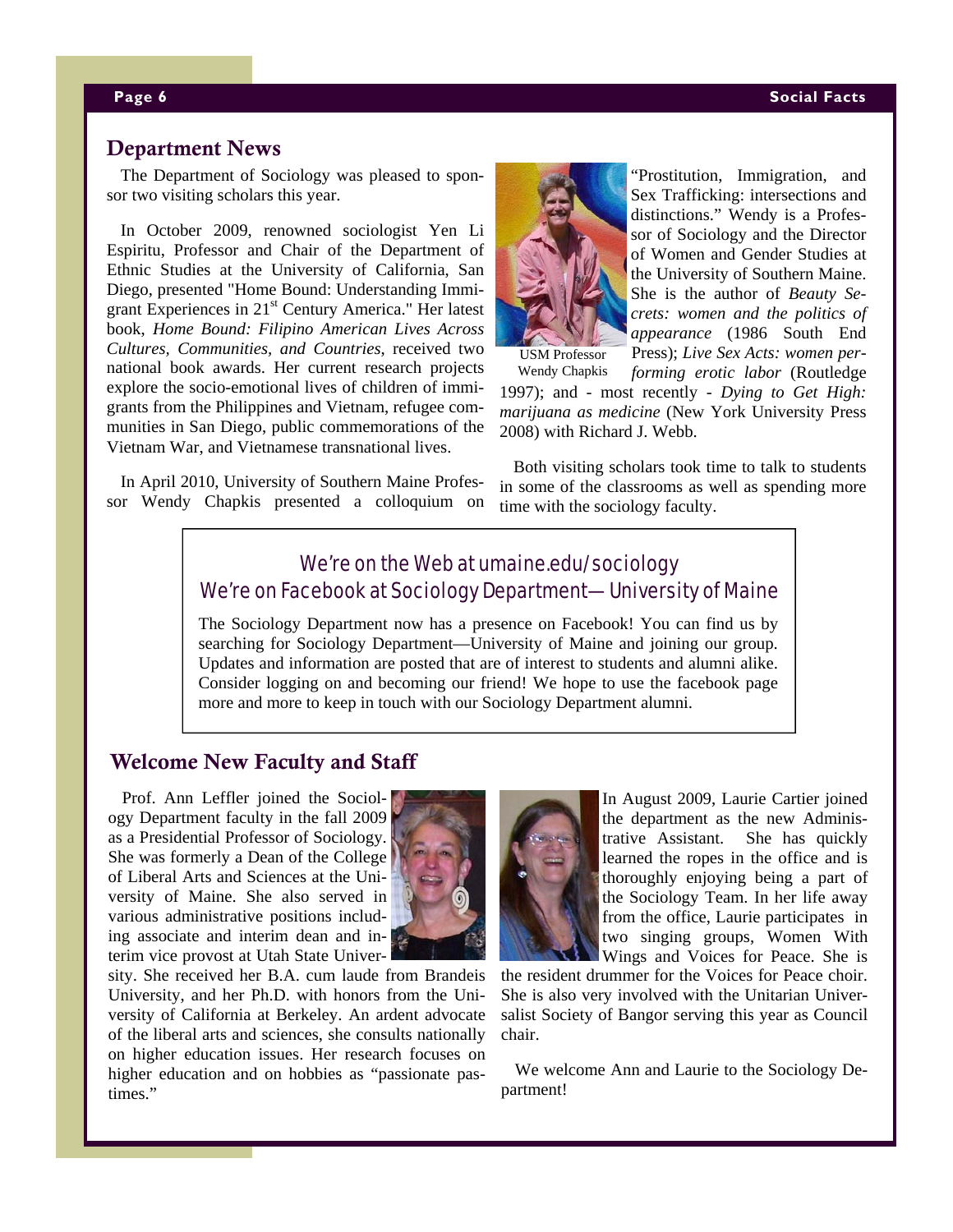# **Newsletter Page 7 Page 7**

# Stephen Marks Retires after 38 Years!



Gathered for a photo during Stephen Marks' retirement party on April 15, 2010 at the University Club in the Fogler Library are: Laurie Cartier, Kyriacos Markides, Amy Blackstone, Stephen Marks, Ann Leffler, Steve Cohn, Steve Barkan, Sue McLaughlin, and Kim Huisman.





**Great friends, good food, speakers and a gift from the Sociology Dept. made this a memorable event. We'll miss you Stephen!**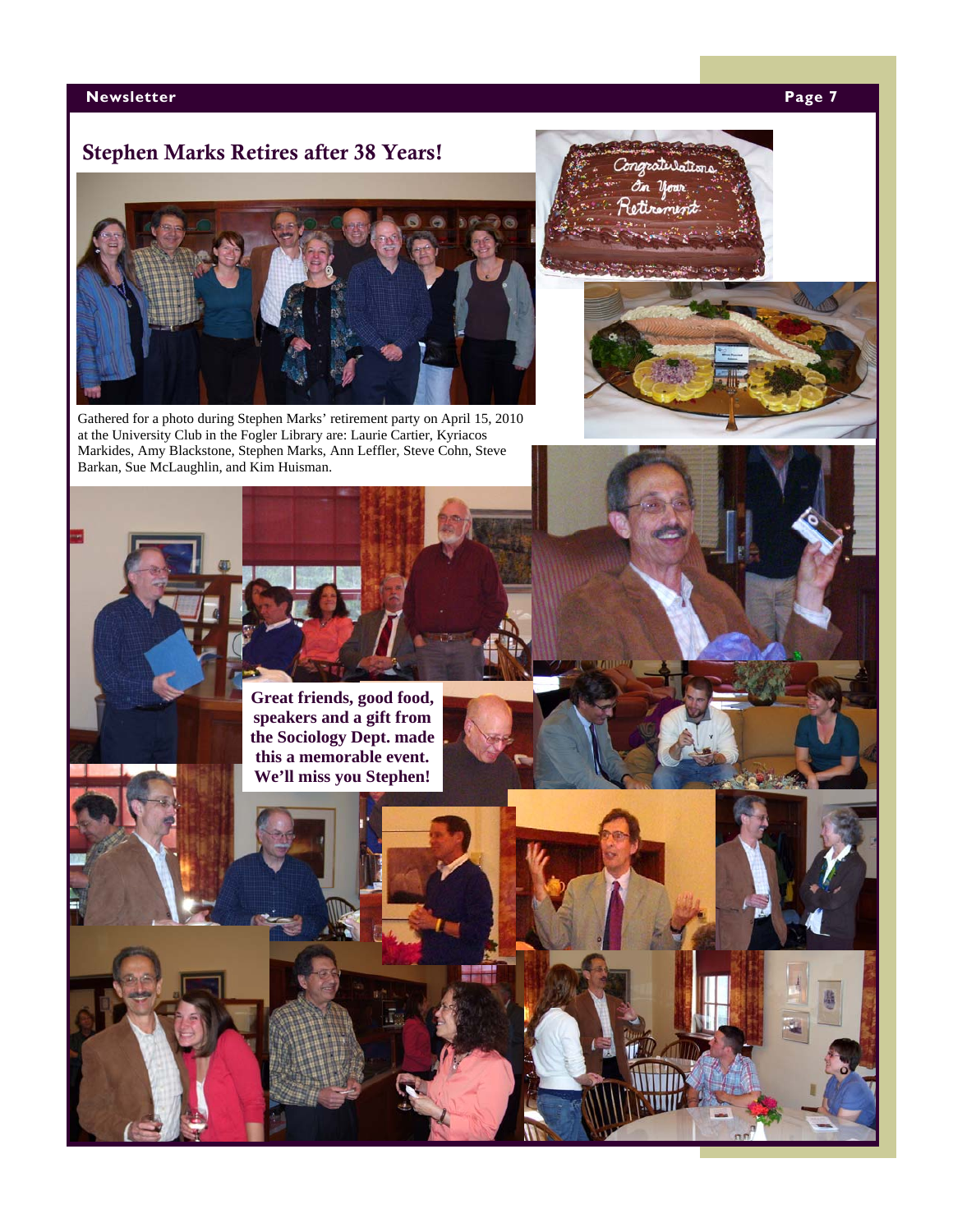# Sociology Student Award Winners

#### **Deans List Fall 2009**

Benjamin Andersen Eric Bailey Thomas Bartelt Mary Callaway Zoe Churchill-Vogt\* Leah Colby\* Lauren Cripps\* Nicole D'Andrea Katelyn Day Anna DeMerchant Kristopher Doyon\* Lauren Duranleau Emily Fortin Evan Kaye-Schiess\* Lindsey Lachance\* Carmen Linden Leah MacNichol Marcia Mannarino Andrea McLaughlin

Alivia Moore Kyle Myska Kristie O'Brien Allyce Pepin\* Alyssa Radmore Ryan Roberts Helaina Sacco Biranna Schoen Ellen Sherwood\* Sarah Skoniecki Emily Steenburgh Alexander Stevens Abbie Strout Jamie Taylor Kelsey Walsh Cary Williams Emily Yearwood\* Mallory Zwerdling

Ethan Micucci

Benjamin Andersen\* Megan Bacon Eric Bailey Thomas Bartelt Mary Callaway\* Kevin Clark Lauren Cripps Kimberly Cyrway Forrest Dantzler\* Donte Dennis Kristopher Doyon Lauren Duranleau\* Chelsey Everest Catharine Gignac Amy Greenleaf Timothy Grucza Nicole Hamlin Chelsea Hoskins Whitney Kangas Rachel Kasbohm Evan Kaye-Schiess Lindsey Lachance Mary Lynch

Teresa Manasco Marcia Mannarino Andrea McLaughlin Kyle Myska Kelsey Numrych Alyssa Radmore Matthew Rautio Breanna Ruen\* Helaina Sacco\* Stephanie Satow\* Brianna Schoen Sarah Skoniecki Emily Steenburgh Alexander Stevens Mahala Stewart Jason Tarr Jamie Taylor Annie Torres Joshua Tuttle Brian Van Dam Cary Williams\* Emily Yearwood\* Mallory Zwerdling

\* Also won the Presidential Pin for achieving a 3.5 GPA. Congratulations!

### **Alpha Kappa Delta**

In 1920, University of Southern California sociologist Dr. Emory S. Bogardus founded Alpha Kappa Delta for the purposes of stimulating scholarship and promoting the scientific study of society. Bogardus' impetus in establishing this organization was to provide a forum for student and faculty interchange. His endeavor paved the way for what has become an international organization dedicated to promoting, facilitating, and recognizing academic scholarship. As we enter the 21st century, Alpha Kappa Delta is an integral part of many Sociology programs and is proud to acknowledge that in the past eight decades, over 80,000 scholars have been initiated into the Society. More than 490 chapters have been chartered in the United States, Canada, China, Finland, the Philippines, Taiwan, and Singapore.

**Deans List Spring 2009 Induction into the Alpha of Maine Chapter of the** Alpha Kappa Delta is an annual honor for those sociology majors who receive a minimum 3.5 grade point average in Sociology and a minimum 3.0 grade point average overall.

> In 2010, the following students were inducted into **Alpha Kappa Delta:** Eric Bailey, Joshua Bernstein, Chelsey Everest, Courtney Gross, Andrea Mc-Laughlin, Kyle Myska, Danielle Murray, Alyssa Radmore, Alexander Stevens, and Emily Yearwood.

# **Other honors and awards for 2010:**

**Phi Beta Kappa**: Eric Bailey, Joshua D. Bernstein, Chelsea Everest, Alyssa Radmore, Emily Steenburgh, Emily Yearwood.

#### **Sociology Department Awards**

- **Marcia Smargon Kornetsky Sociology Prize:**  Emily Yearwood
- **Outstanding Student Awards:** Joshua D. Bernstein, Chelsey Everest, Kyle Myska
- **Service Awards:** Alyssa Radmore, Emily Steenburgh, Emily Yearwood

## **Congratulations to all our graduates!!**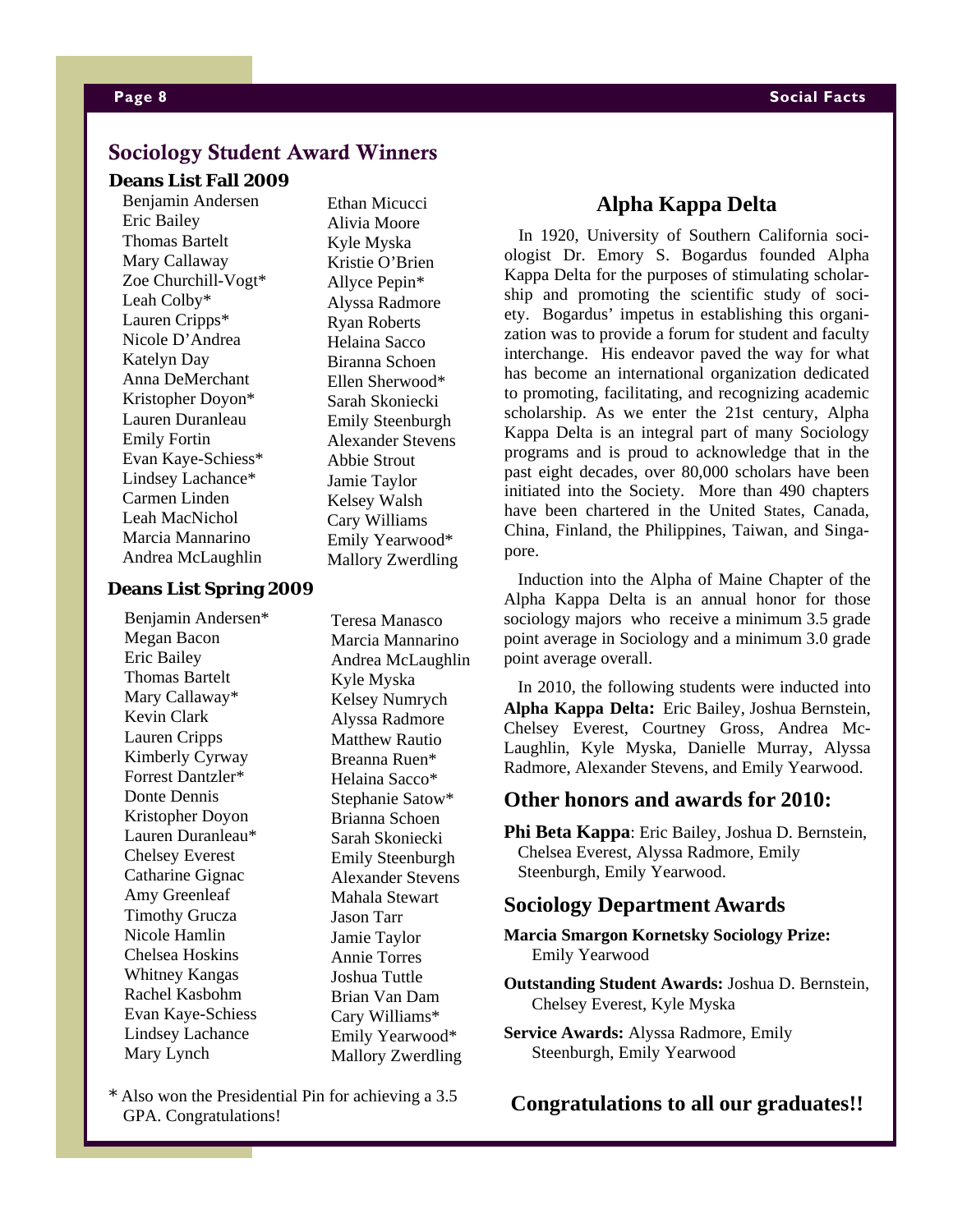| <b>Newsletter</b> | Page 9 |  |
|-------------------|--------|--|
|-------------------|--------|--|

| To our Alumni:                                                                                                                                                                                                                                                                                                                                                                       |
|--------------------------------------------------------------------------------------------------------------------------------------------------------------------------------------------------------------------------------------------------------------------------------------------------------------------------------------------------------------------------------------|
| We want to be in touch with you! Please send us your most current news and updated address.<br>You can reach us by email at laurie.cartier@umit.maine.edu, or drop us a line at:<br>Sociology Department, University of Maine, 5728 Fernald Hall Rm 201, Orono, ME 04469.                                                                                                            |
|                                                                                                                                                                                                                                                                                                                                                                                      |
| Year: New York and the state of the state of the state of the state of the state of the state of the state of the state of the state of the state of the state of the state of the state of the state of the state of the stat                                                                                                                                                       |
|                                                                                                                                                                                                                                                                                                                                                                                      |
| <u> 1989 - Johann Stoff, deutscher Stoff, der Stoff, der Stoff, der Stoff, der Stoff, der Stoff, der Stoff, der S</u>                                                                                                                                                                                                                                                                |
|                                                                                                                                                                                                                                                                                                                                                                                      |
|                                                                                                                                                                                                                                                                                                                                                                                      |
|                                                                                                                                                                                                                                                                                                                                                                                      |
|                                                                                                                                                                                                                                                                                                                                                                                      |
|                                                                                                                                                                                                                                                                                                                                                                                      |
|                                                                                                                                                                                                                                                                                                                                                                                      |
| Please consider a donation to the Sociology Gift Account                                                                                                                                                                                                                                                                                                                             |
| In 2010 money from this account, which is dedicated solely to benefit our students, helped several stu-<br>dents with registration, lodging, travel and other related expenses so they could attend conferences where<br>they presented research posters. The account also paid for registrations for students who qualified for Phi<br>Beta Kappa and Alpha Kappa Delta initiation. |
| $\Box$ Yes! I'd like to make a donation to the Sociology Gift Account in the amount of $\Box$<br>(Make payable to the University of Maine and send to: Gift Processing Department, PO Box 370,<br>Orono, ME 04473-0370. Please write "Sociology Gift Account" in the memo line.)                                                                                                     |
| Or make your Sociology Gift Account donation online through the University of Maine website at http://<br>www.umaine.edu/giftprocessing/default.htm. Click on "Give Now," then "University of Maine," then<br>"College of Liberal Arts & Sciences" and scroll down to Sociology. This donation will be made directly<br>into our Gift Account.                                       |
| On behalf of our students, we thank you for your generosity!                                                                                                                                                                                                                                                                                                                         |
|                                                                                                                                                                                                                                                                                                                                                                                      |